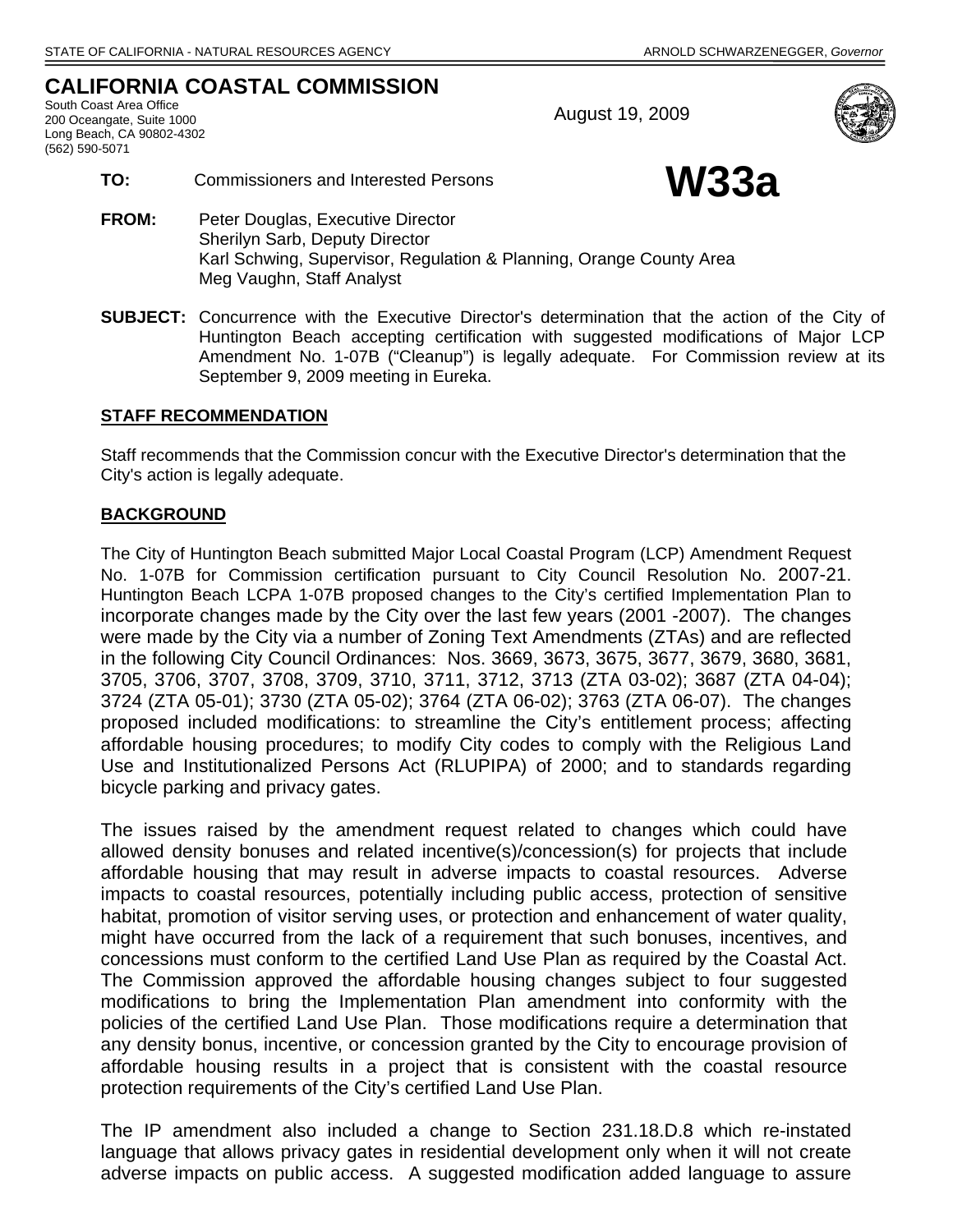# City of Huntington BeachLCPA 1-07B Executive Director's Determination Page 2

that privacy gates that deter public access are not allowed. In addition, the suggested modification establishes that, in addition to privacy gates, other controls that restrict public access in conjunction with residential development are prohibited.

On July 6, 2009, the Huntington Beach City Council adopted Resolution No. 2009-35 acknowledging receipt of the Coastal Commission action and accepting and agreeing to the suggested modifications. Also on July 6, 2009, the City Council adopted Resolution No. 2009- 36 amending the Local Coastal Program Implementation Plan (Zoning and Subdivision Ordinance) consistent with the modifications suggested by the Commission.

The City has submitted the modifications to the Executive Director for a determination that they are consistent with the Commission's action on April 8, 2009 (see attachment).

As provided in Section 13544 of the California Code of Regulations, the Executive Director must determine whether the City's action is legally adequate and report that determination to the Commission. In this case, the Executive Director has determined that the City's action is legally adequate. Unless the Commission objects to the Executive Director's determination, the certification of Huntington Beach LCP Amendment No. 1-07B shall become effective upon the filing of the required Notice of Certification with the Secretary of Resources as provided in Public Resources Code Section 21080.5(d)(2)(E).

# **RECOMMENDATION**

Staff recommends that the Commission **CONCUR** with the Executive Director's determination as set forth in the attached letter (to be sent after Commission endorsement).

HNB LCPA 1-07B cleanup edckoff 9.09 mv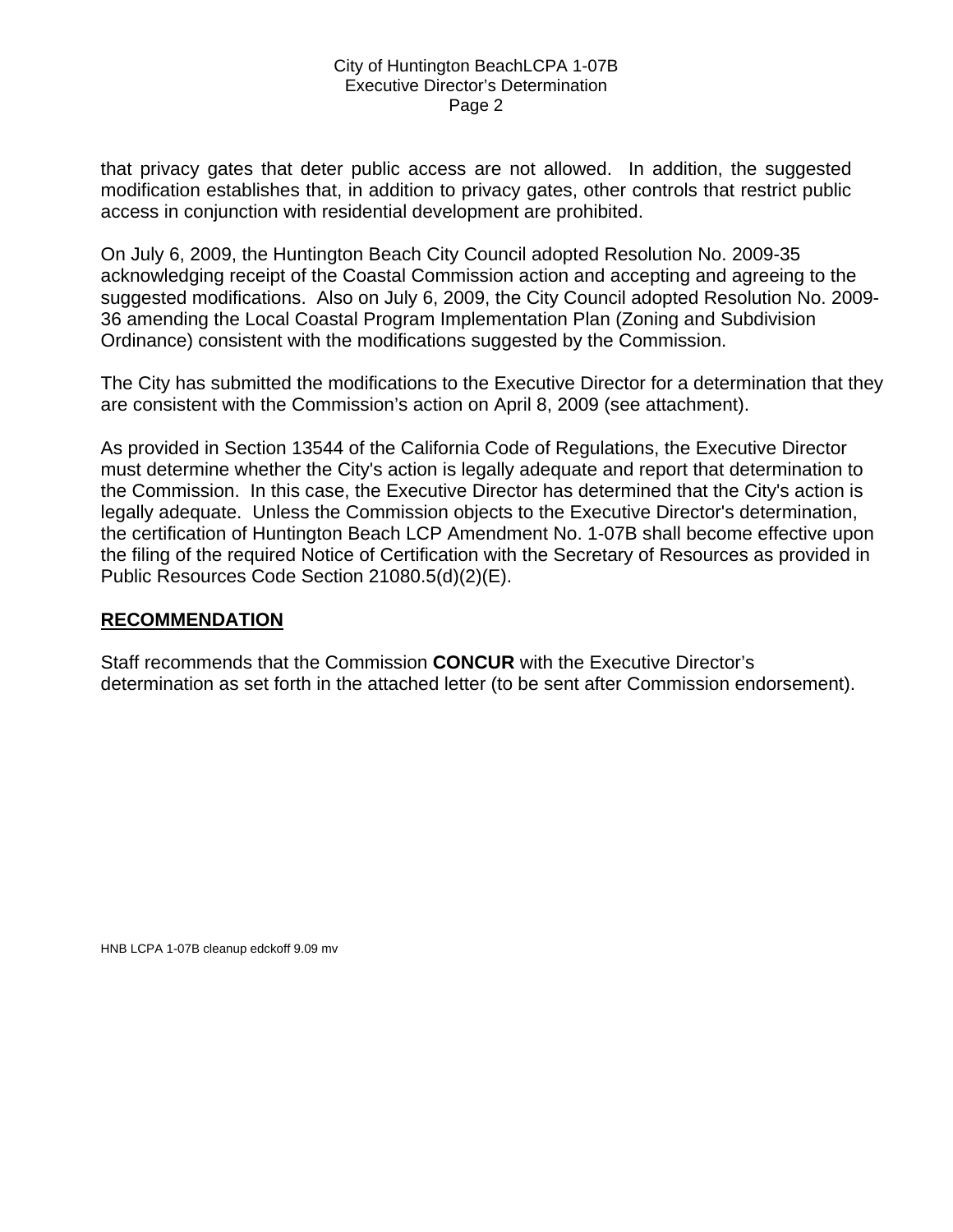# **CALIFORNIA COASTAL COMMISSION**

South Coast Area Office 200 Oceangate, Suite 1000 Long Beach, CA 90802-4302 (562) 590-5071



**Scott Hess** Director of Planning City of Huntington Beach 2000 Main Street Huntington Beach, CA 92648

Re: Certification of City of Huntington Beach Local Coastal Program (LCP) Major Amendment No. 1-07B ("Cleanup")

Dear Mr. Hess:

On April 8, 2009, the Coastal Commission approved the above-described Local Coastal Program (LCP) amendment request with suggested modifications. The City's LCP amendment request affected only the Implementation Plan (IP) portion of the City's certified LCP. The changes proposed included modifications: to streamline the City's entitlement process; affecting affordable housing procedures; to modify City codes to comply with the Religious Land Use and Institutionalized Persons Act (RLUPIPA) of 2000; and, to standards regarding bicycle parking and privacy gates. The Commission's modifications addressed the need to assure that any affordable housing density bonus must be conform with the certified Land Use Plan as required by the Coastal Act; and that any access controls that restrict public access, including privacy gates, are prohibited.

On July 6, 2009, the Huntington Beach City Council adopted Resolution No. 2009-35 acknowledging receipt of the Coastal Commission action and accepting and agreeing to the suggested modifications. Also on July 6, 2009, the City Council adopted Resolution No. 2009-36 amending the Local Coastal Program Implementation Plan (Zoning and Subdivision Ordinance) consistent with the modifications suggested by the Commission. By its actions adopting Resolution Nos. 2009-35 and 2009-36, the City has formally acknowledged and accepted the Commission's certification of the Local Coastal Program Amendment including all suggested modifications. In accordance with Section 13544 of the Commission's Code of Regulations, the Executive Director has made the determination that the City's actions are legally adequate, and the Commission has concurred at its September 2009 meeting.

Thank you for your cooperation on this project and we look forward to working with you and your staff in the future.

Sincerely,

Teresa Henry **District Manager** 

#### Mary Beth Broeren, Principal Planner CC:

HNBA 1-07B psthrg ltr 9.09 mv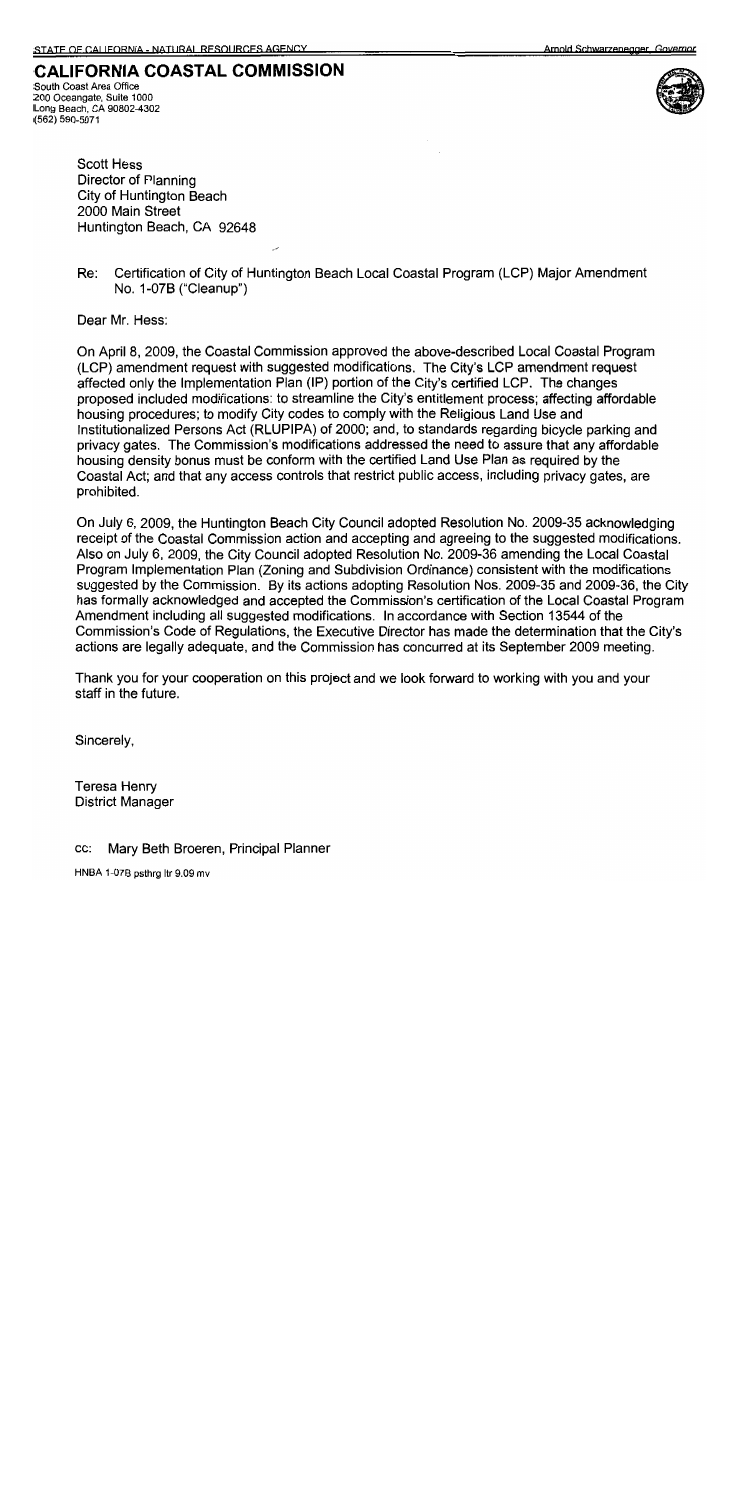#### RESOLUTION NO. 2009-35

# A RESOLUTION OF THE CITY COUNCIL OF THE CITY OF HUNTINGTON BEACH, CALIFORNIA, WHICH ACKNOWLEDGES RECEIPT OF THE COASTAL COMMISSION ACTION AND ACCEPTS AND AGREES TO LOCAL COASTAL PROGRAM AMENDMENT NO. 1-07B AS MODIFIED

WHEREAS, the California Coastal Commission reviewed and approved Huntington Beach Local Coastal Program Amendment No. 1-07B as modified at the April 8, 2009 Coastal Commission hearing; and

Section 13537 of the Coastal Commission Regulations requires the local government to accept and agree to the modification by resolution within six (6) months, or the certification will expire; and

Upon the City Council action staff will forward Resolution No. 2009-35 for final Coastal Commission certification,

NOW, THEREFORE, the City Council of the City of Huntington Beach does hereby resolve as follows:

 $\mathbf{1}$ . That the City Council accepts and agrees to the Coastal Commission's approval of Local Coastal Program Amendment 1-07B by modifying Huntington Beach Zoning and Subdivision Ordinance Sections 230.14C, 230.14D, 230.14.I.1.e, 230.14.J.1 and 231.18D.6 as suggested by the Coastal Commission in the letter dated April 14, 2009, attached hereto as Exhibit "A" and incorporated by this reference as though fully set forth herein. Said suggested modification shall become effective 30 days after adoption of Resolution No. 2009-35 or upon final Coastal Commission certification, whichever occurs latest.

PASSED AND ADOPTED by the City Council of the City of Huntington Beach at a regular meeting thereof held on the 6th day of July .2009.

Mavor

PPROVED:

**APPROVED AS TO FORM:** 

INITIATED AND APPROVED:

09-2088/33680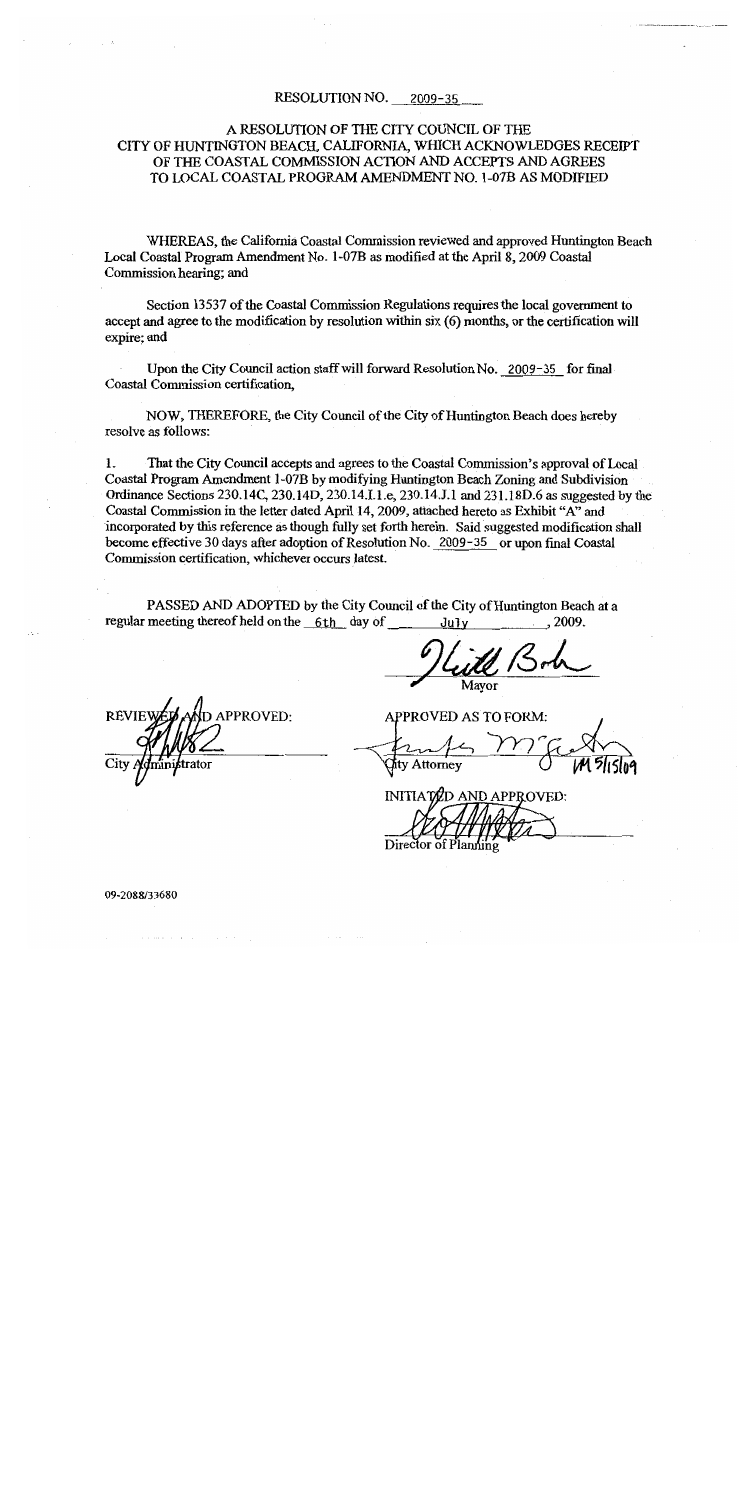## Res. No. 2009-35

#### **STATE OF CALIFORNIA COUNTY OF ORANGE** SS: **CITY OF HUNTINGTON BEACH**

I, JOAN L. FLYNN the duly elected, qualified City Clerk of the City of Huntington Beach, and ex-officio Clerk of the City Council of said City, do hereby certify that the whole number of members of the City Council of the City of Huntington Beach is seven; that the foregoing resolution was passed and adopted by the affirmative vote of at least a majority of all the members of said City Council at a regular meeting thereof held on July 6, 2009 by the following vote:

**AYES:** Carchio, Dwyer, Bohr, Coerper, Hansen **NOES:** None **ABSENT:** Green, Hardy **ABSTAIN:** None

lerk and ex-officio  $\mathsf{\mathbb{C}}$ erk of the: Cit City Council of the City of Huntington Beach, California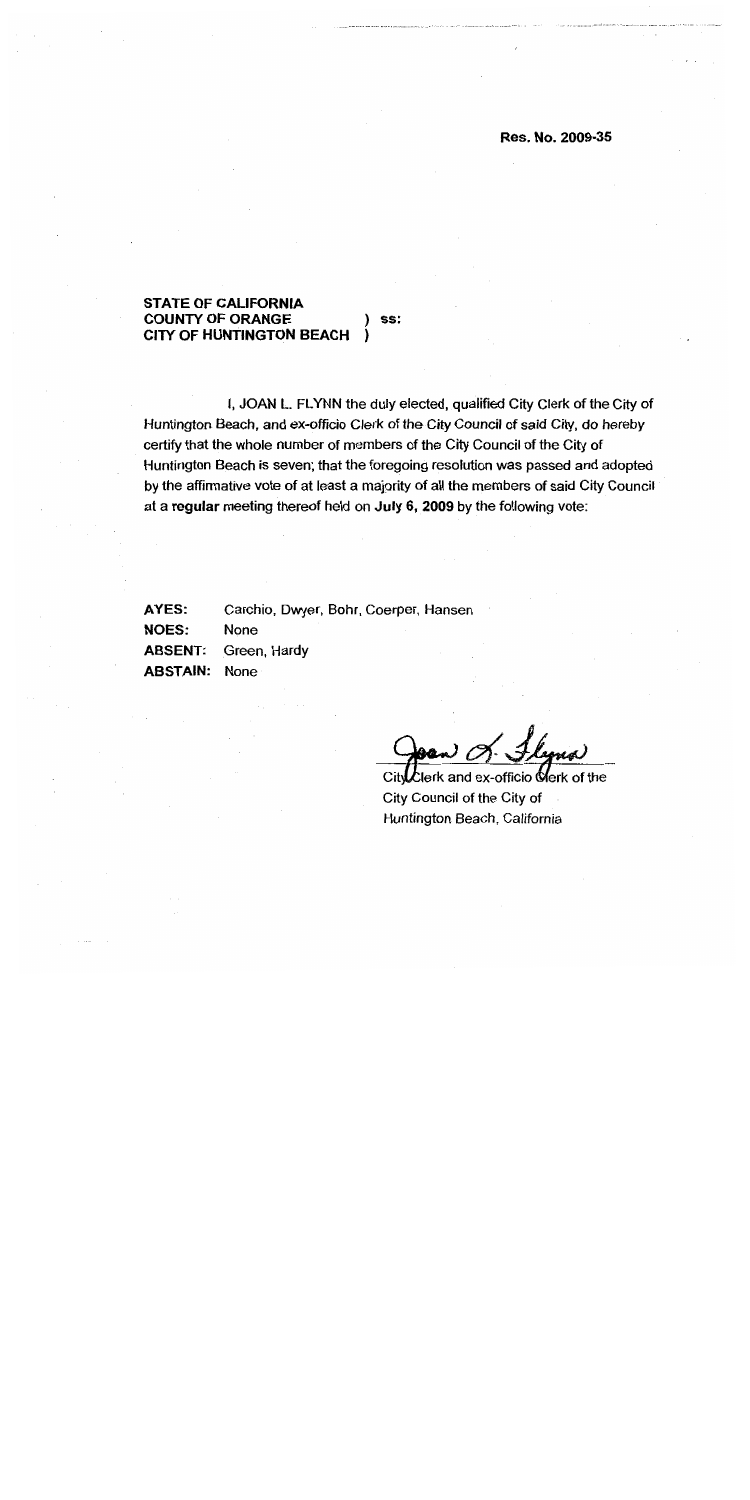# **City of Huntington Beach** Local Coastal Program Amendment No. 1-07B (Cleanup) **Coastal Commission Adopted Suggested Modifications (4/8/09)**

#### **SUGGESTED MODIFICATIONS**

Certification of City of Huntington Beach LCP Amendment Request No. 1-07B is subject to the following modifications.

The Commission's suggested additions are shown in **bold, italic, underlined** text.

The Commission's suggested deletions are shown in bold, italic, underlined, strike out text.

### **Suggested Modification No. 1**

Modify Section 230.14.C by adding new subsection 4 as follows:

#### 230.14.C

- 1. Calculation of Density Bonus. The amount of density bonus ...
- 2. For the purpose of this section, units designated for lower income ...
- 3. For the purpose of this section, those units designated for very low income  $\ldots$
- 4. Reductions in Density Within the Coastal Zone. In reviewing residential development applications for low- and moderateincome housing, as defined in Government Code section 65589.5(h)(3), the City may not require measures that reduce residential densities below the density sought by an applicant if the density sought is within the permitted density or range of density established by local zoning plus the additional density permitted under Government Code section 65915, unless the City makes a finding, based on substantial evidence in the record, that the density sought by the applicant cannot feasibly be accommodated on the site in a manner that is in conformity with the certified local coastal program.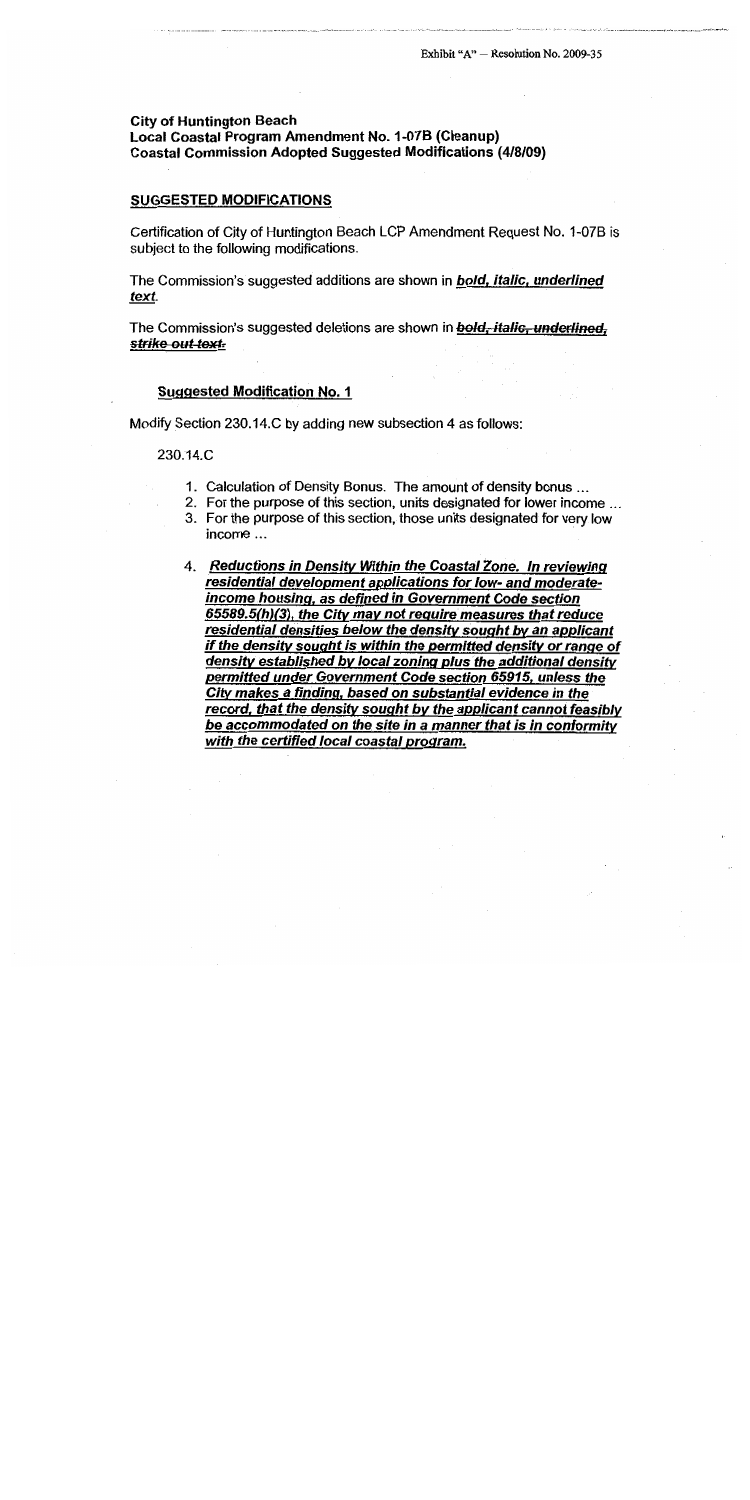#### Exhibit " $A$ " - Resolution No. 2009-35

# HNB Local Coastal Program Amendment 1-07B **Coastal Commission Adopted Suggested Modifications** Page 2 of 3

# **Suggested Modification No. 2**

Modify Section 230.14.D by adding new subsection 3 as follows:

230.14.D

1. Types of incentives or concessions. The City shall ...

2. Number of Incentives and Concessions. An applicant for a density bonus ...

# 3. Requirements for Incentives and Concessions Within the Coastal Zone. Within the coastal zone, any incentive or concession or combination of incentives and concessions must be consistent with the requirements of the certified land use plan.

#### **Suggested Modification No. 3**

Modify Section 230.14.1.1.e, as follows:

## 230.14

I. Required findings for approval.

1. Density Bonus. In granting ...

- a. The proposed project, which includes ...
- b. The proposed project, which includes ...
- c. The proposed project, which includes ...
- d. The proposed project, which includes ...
- e. If located within the coastal zone, the proposed project which includes a density bonus will be consistent with the requirements of the certified land use plan and will not result in the fill, dredge, or diking of a wetlands.